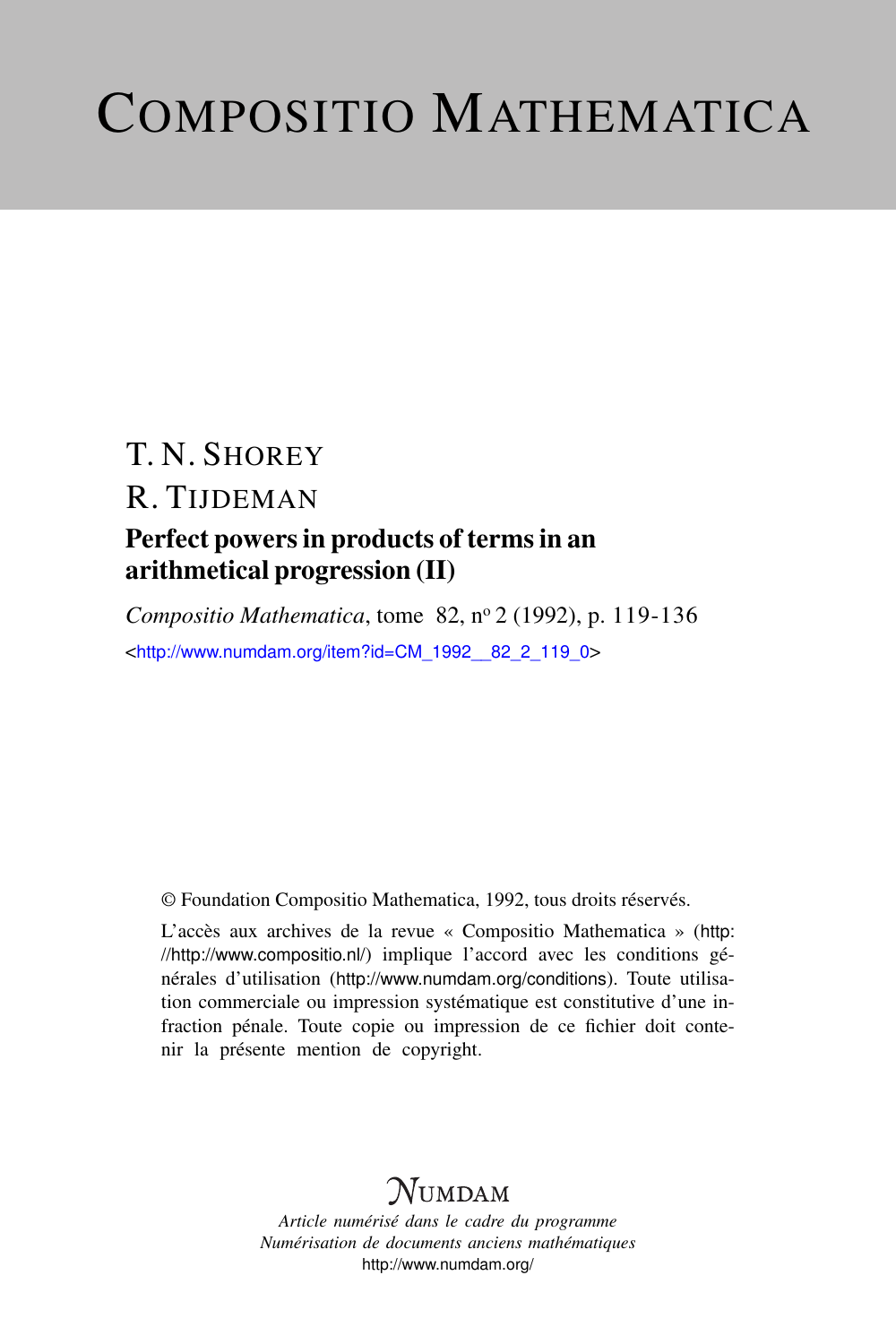## Perfect powers in products of terms in an arithmetical progression (II)

## T. N. SHOREY<sup>1</sup> and R. TIJDEMAN<sup>2</sup>

<sup>1</sup>School of Mathematics, Tata Institute of Fundamental Research, Homi Bhabha Road, Bombay 400005, lndia; 2Mathematical Institute, R. U. Leiden, Postbus 9512, 2300 RA Leiden, The Netherlands

Received 11 December 1989; accepted 22 August 1991

#### Section 1

For an integer x with  $|x| > 1$ , we write  $p(x)$ ,  $P(x)$ ,  $Q(x)$  and  $\omega(x)$ , respectively, for the least prime factor of x, the greatest prime factor of x, the greatest square free factor of  $x$  and the number of distinct prime factors of  $x$ . Further, we put  $p(\pm 1) = P(\pm 1) = Q(\pm 1) = 1$  and  $\omega(\pm 1) = 0$ . We consider the equation

$$
m(m+d)\cdots(m+(k-1)d) = byl
$$
 (1)

in positive integers b, d, k, l, m, y subject to  $P(b) \le k$ ,  $gcd(m, d) = 1, k > 2, l > 1$  and  $P(y) > k$ . There is no loss of generality in assuming that *l* is a prime number. Let  $d_1$  be the maximal divisor of d such that all the prime factors of  $d_1$  are  $\equiv 1 \pmod{l}$ . Similarly, we define  $m_1$  as the maximal divisor of m such that all the prime divisors of  $m_1$  are  $\equiv 1 \pmod{l}$ . For  $\varepsilon > 0$ , we put  $\eta(\varepsilon) = (1 - \varepsilon)/\log 2$ ,

$$
\eta'(\varepsilon) = \eta'(l, \varepsilon) = \begin{cases} (1-\varepsilon)/\log 2 & \text{if } l > 30 \\ (1-\varepsilon)/\log l & \text{if } l \leq 30 \end{cases}
$$

and

$$
\tau(\varepsilon) = \tau(l, \varepsilon) = \begin{cases} 2 & \text{if } l > 30 \\ l + \varepsilon & \text{if } l \leq 30 \end{cases}
$$

Notice that

 $\eta'(l, \varepsilon) \geq (1 - \varepsilon)/\log 30$  and  $\tau(l, \varepsilon) \leq 30 + \varepsilon$ 

for every *l*. We shall follow the above notation without reference.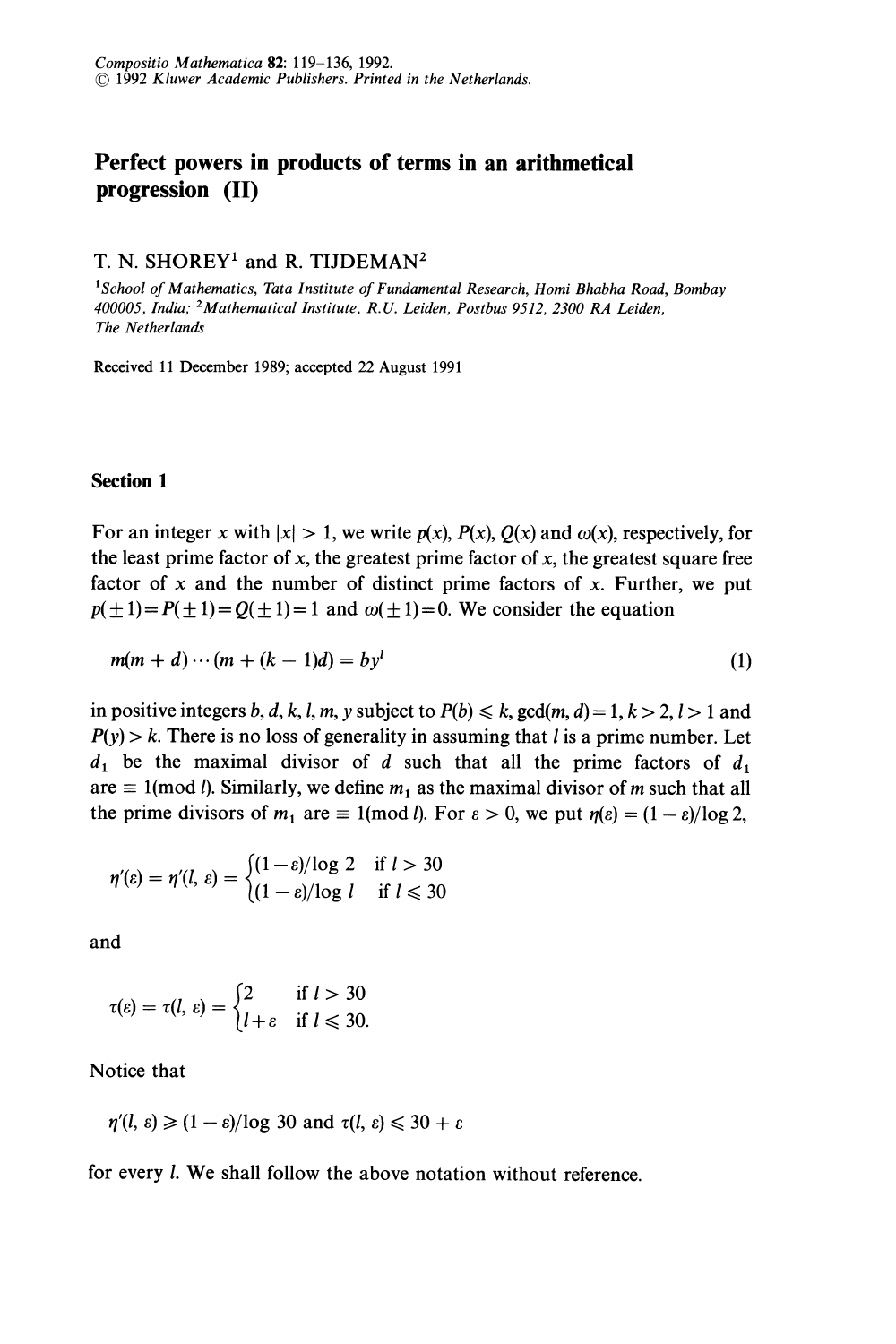Erdôs and Selfridge [4] confirmed an old conjecture by proving that the product of two or more consecutive positive integers is never a power. Marszalek [6] showed that (1) with  $b = 1$  implies that k is bounded by an effectively computable number C depending only on  $d$ . Shorey [7] showed that we can take C depending only on  $P(d)$  whenever  $l \geq 3$ . According to Shorey and Tijdeman [9], Corollary 3, the number C can be taken to depend only on  $l, \omega(d_1)$ if  $l \ge 7$  and only on  $\omega(d)$  if  $l \le 5$ . Further, Shorey and Tijdeman [9], Corollary 4(a), proved that (1) implies that

$$
\log d_1 \geqslant C_1 \frac{\log k \log \log k}{\log \log \log k}, \quad \log d_1 \geqslant C'_1 \log k \log \log k \tag{2}
$$

where  $C_1 > 0$  is an effectively computable absolute constant and  $C_1 > 0$  is an effectively computable number depending only on 1. In this paper, we sharpen (2) as follows:

THEOREM 1. Let  $\varepsilon > 0$ . There exists an effectively computable number  $C_2$ depending only on  $\varepsilon$  such that (1) with  $k \geq C_2$  and  $l \geq 7$  implies that

$$
\log d_1 \geqslant \eta'(\varepsilon) \log k \log \log k. \tag{3}
$$

Next, we extend the result of Shorey mentioned above by proving that (1) implies that  $k$  is bounded by an effectively computable number depending only on  $p(d_1)/l$  and  $\omega(d_1)$ . More precisely, we prove

**THEOREM** 2. Let  $\varepsilon > 0$ . There exist effectively computable numbers  $C_3$  and  $C_4 > 0$  depending only on  $\varepsilon$  such that (1) with  $k \geq C_3$  implies that

$$
p(d_1) \geqslant C_4 k l(\tau(\varepsilon))^{-\omega(d_1)} \quad \text{if } l \geqslant 7 \tag{4}
$$

and

$$
p(d_1) \geqslant C_4 k l(\tau(\varepsilon))^{-\omega(d)} \quad \text{if } l \in \{2, 3, 5\}. \tag{5}
$$

We apply Theorem 2 to obtain the following quantitative version of the result of Shorey.

COROLLARY 1. Let  $\varepsilon > 0$ . There exists an effectively computable number  $C_5$ depending only on  $\varepsilon$  such that (1) with  $k \geqslant C_5$  implies that

$$
2P(d_1) \ge \eta'(\varepsilon)l \log k \log \log k \quad \text{if } l \ge 7,
$$
\n<sup>(6)</sup>

$$
P(d) \geqslant \eta'(e) \log k \log \log k \quad \text{if } l \in \{2, 3, 5\} \tag{7}
$$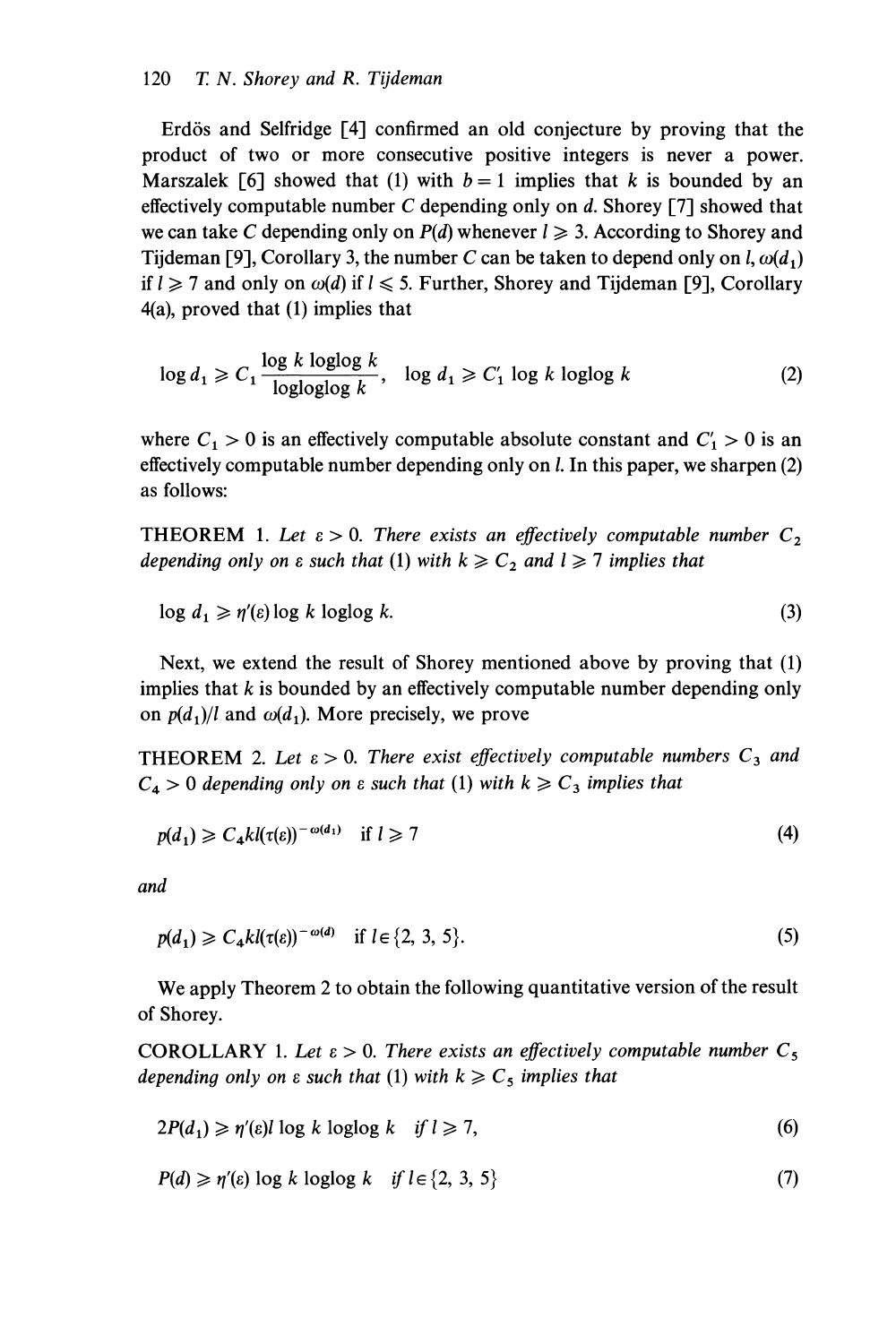and

$$
Q(d_1) \ge \max(lk^{1-\epsilon}, k^{2-\epsilon}) \quad \text{if } l \ge 7,\tag{8}
$$

$$
Q(d) \ge \max(lk^{1-\epsilon}, k^{2-\epsilon}) \quad \text{if } l \in \{2, 3, 5\}. \tag{9}
$$

If m,  $m + d, \ldots, m + (k-1)d$  are lth perfect powers, we may, by a result of Dénes [2], assume that  $l > 30$  and therefore, (6) includes (6) of [10]. Further, under this restrictive assumption, it is shown in  $\lceil 10 \rceil$  that (8) can be replaced by

 $\log Q(d_1) \ge \eta(\varepsilon)(\log k)^2$  if  $k \ge C_5$ .

Further, we observe from Theorem 2 that for  $k \ge C_3$  and  $l \ge 7$ , either

$$
(\tau(\varepsilon))^{\omega(d_1)} \geqslant k^{1-\varepsilon} \tag{10}
$$

or

$$
p(d_1) \geqslant c_4 l k^e. \tag{11}
$$

As observed in [10], the assertion that (1) implies (11) is false. Also, notice that (1) with  $l \leq 4\omega(d_1) + 2$  implies (10). See Lemma 6. In the opposite case we prove

**THEOREM 3. Suppose that (1) with**  $l > 4\omega(d_1) + 2$  **is satisfied. Then** 

(a) There exists an effectively computable absolute constant  $C_6 > 0$  such that

$$
p(d_1) \geqslant C_6 k. \tag{12}
$$

(b) There exists an effectively computable absolute constant  $C_7 > 0$  such that

$$
p(d_1) \geqslant C_7 l \log k \tag{13}
$$

or

$$
p(m_1) \geqslant lk/(33C_7 \log k). \tag{14}
$$

In particular, we derive from Theorem 3 that (1) with  $l > 4\omega(d_1) + 2$  implies that  $k$  is bounded by an effectively computable number depending only on  $p(d_1)/l$  and  $p(m_1)/l$ . Next, we give lower bounds for  $P(m)$ . Shorey [8] showed that there exist effectively computable absolute constants  $C_8$  and  $C_9$  such that (1) with  $k \geq C_8$  implies that

$$
m \geq d^{1-C_9\Delta_l} \quad \text{where } \Delta_l = l^{-1} (\log l)^2 (\log \log (l+1)). \tag{15}
$$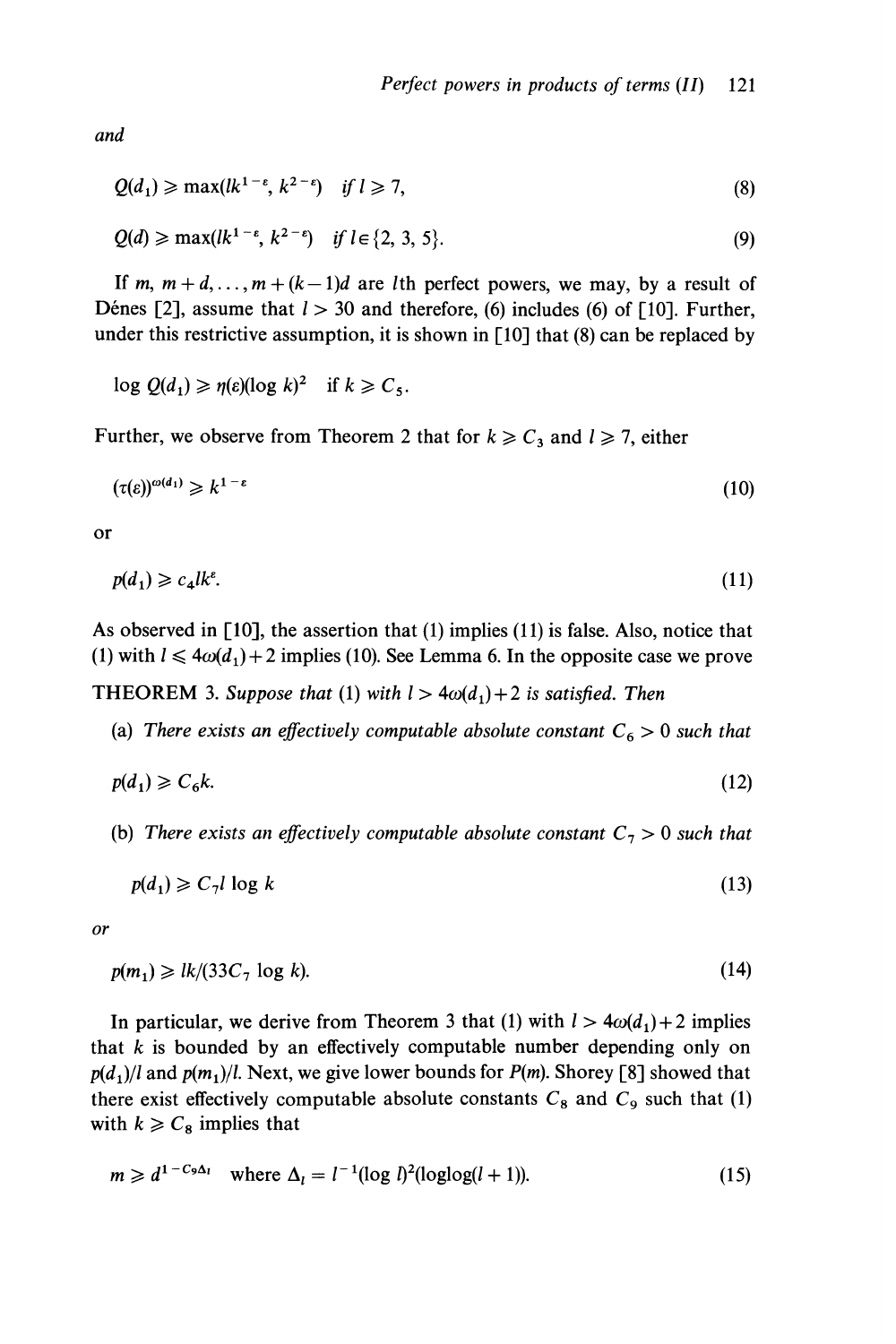In particular, we derive from (15) that (1) implies that

$$
m \geq d^{1/2} \quad \text{if } \min(k, l) \geq C_{10} \tag{16}
$$

where  $C_{10}$  is an effectively computable absolute constant. We combine this result with (2) and Corollary 3 of [9] to derive that (1) implies that  $k$  is bounded by an effectively computable number  $C_{11}$  depending only on m and  $\omega(d)$ . We extend this result by showing that we can take  $C_{11}$  depending only on  $P(m)$  and  $\omega(d)$ . This is a consequence of the following result (Theorem 4(a)) and Corollary 3 of [9]. Compare Theorem 4(b) with Theorem 3 of [10].

THEOREM 4(a). Let  $\varepsilon > 0$ . There exists an effectively computable number  $C_{12}$ depending only on  $\varepsilon$  such that (1) with  $k \geq C_{12}$  and  $l > 4\omega(d_1) + 2$  implies that

$$
\min_{0 \le \mu < k} P(m + \mu d) \ge k^{1/3 - \varepsilon}.\tag{17}
$$

(b) There exists an effectively computable absolute constant  $C_{13}$  such that (1) with  $k \geq C_{13}$ ,  $l > 4\omega(d_1) + 2$  and  $b = 1$  implies that

$$
P(m-d) > k. \tag{18}
$$

#### Section 2

For  $0 \le i \le k$ , we see from (1) that

$$
m + id = A_i X_i^l \tag{19}
$$

where

$$
P(A_i) \le k
$$
 and  $gcd(X_i, \prod_{p \le k} p) = 1$ 

Notice that

 $gcd(X_i, X_j) = 1$  for  $i \neq j$ .

We put

$$
S_1 = \{A_0, A_1, \ldots, A_{k-1}\}.
$$

For  $\alpha > 0$ , we denote by  $S_2(\alpha)$  the set of all  $A_\mu \in S_1$  satisfying  $A_\mu \le \alpha k$ . Further,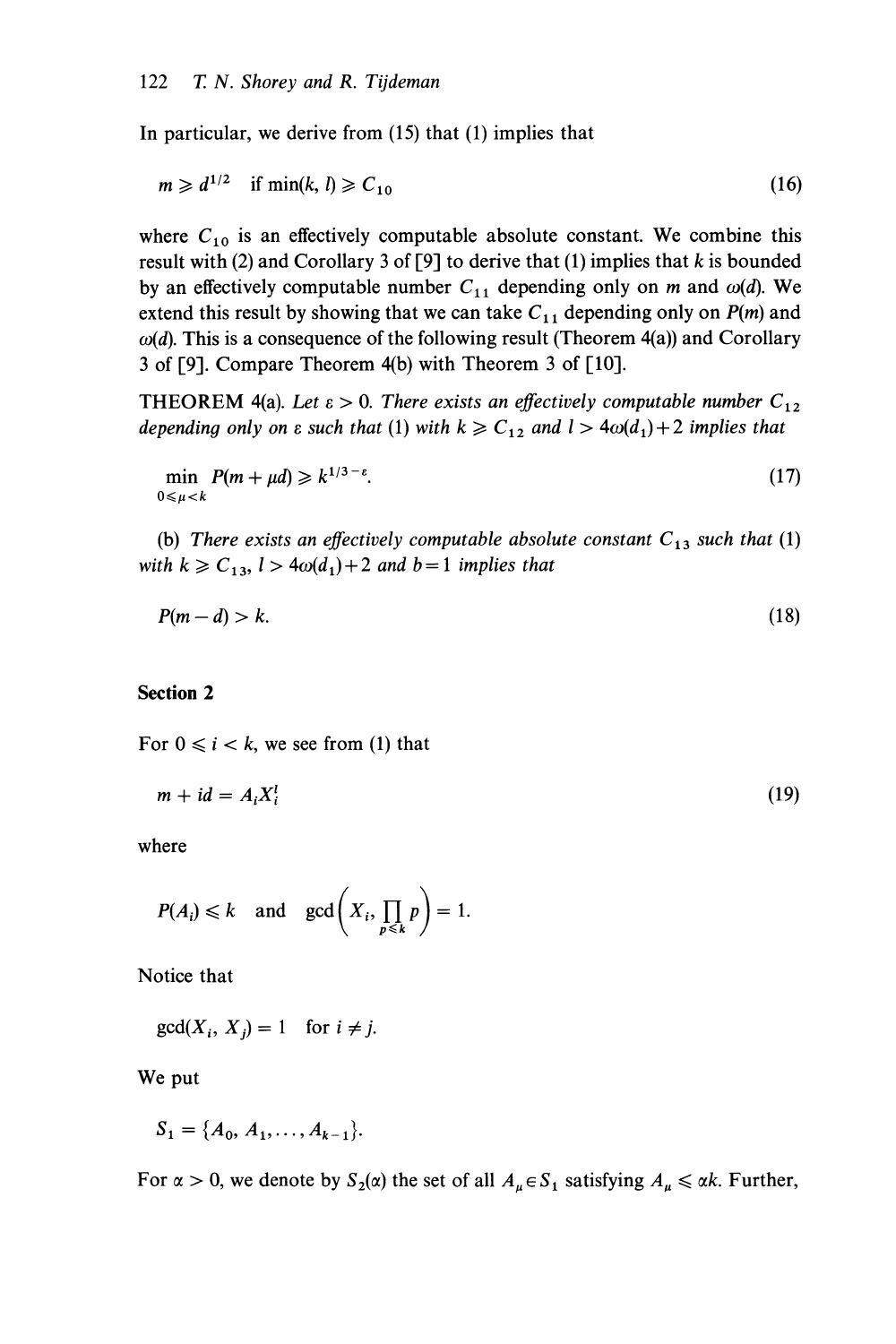we write

 $S_2 = S_2(1)$  and  $S_2 = |S_2|$ .

Let T be the set of all  $\mu$  with  $0 \le \mu < k$  and  $A_{\mu} \in S_2$ . We shall always write

$$
p = p(d_1), \qquad q = p(m_1). \tag{20}
$$

We assume that k exceeds some effectively computable large absolute constant. Then, by (2), we have  $p \ge 2$ . Finally, as stated in Section 1, we assume in (1) that  $P(y) > k$ . Therefore, by (1),

$$
m + (k-1)d \geq k^l
$$

which implies that

$$
m + d \geqslant k^{l-1}.\tag{21}
$$

In addition to the notation of Section 1, we shall follow the above notation without reference.

In this section, we prove lemmas for the proofs of our theorems. We start with an estimate on the number of elements of a subset of  $S_1$ .

LEMMA 1. Let  $S_3$  be a subset of  $S_1$  and  $z_3$  be the maximum of the elements of  $S_3$ . Then

$$
|S_3| \leqslant (z_3 + p - 1)/l \tag{22}
$$

where  $p$  is given by  $(20)$ .

*Proof.* First, since  $p \equiv 1 \pmod{l}$ , we observe that  $X_0^l, X_1^l, \ldots, X_{k-1}^l$  are contained in at most  $(p-1)/l$  distinct residue classes mod p. Then, by reading (19) mod p, we derive that the elements of  $S_3$  are contained in at most  $(p-1)/l$ distinct residue classes mod *p*. Consequently,

$$
|S_3| \leq ([\frac{z_3}{p}] + 1) \left(\frac{p-1}{l}\right)
$$

which implies (22).

For  $\mu_0$  with  $0 \le \mu_0 < k$ , we denote by  $v(A_{\mu_0})$  the number of distinct  $\mu$  with  $0 \le \mu < k$  such that  $A_{\mu} = A_{\mu_0}$ . We observe that there exists  $A_{\mu_0} \in S_3$  such that

$$
\nu(A_{\mu_0}) \geqslant |T_3|/|S_3|
$$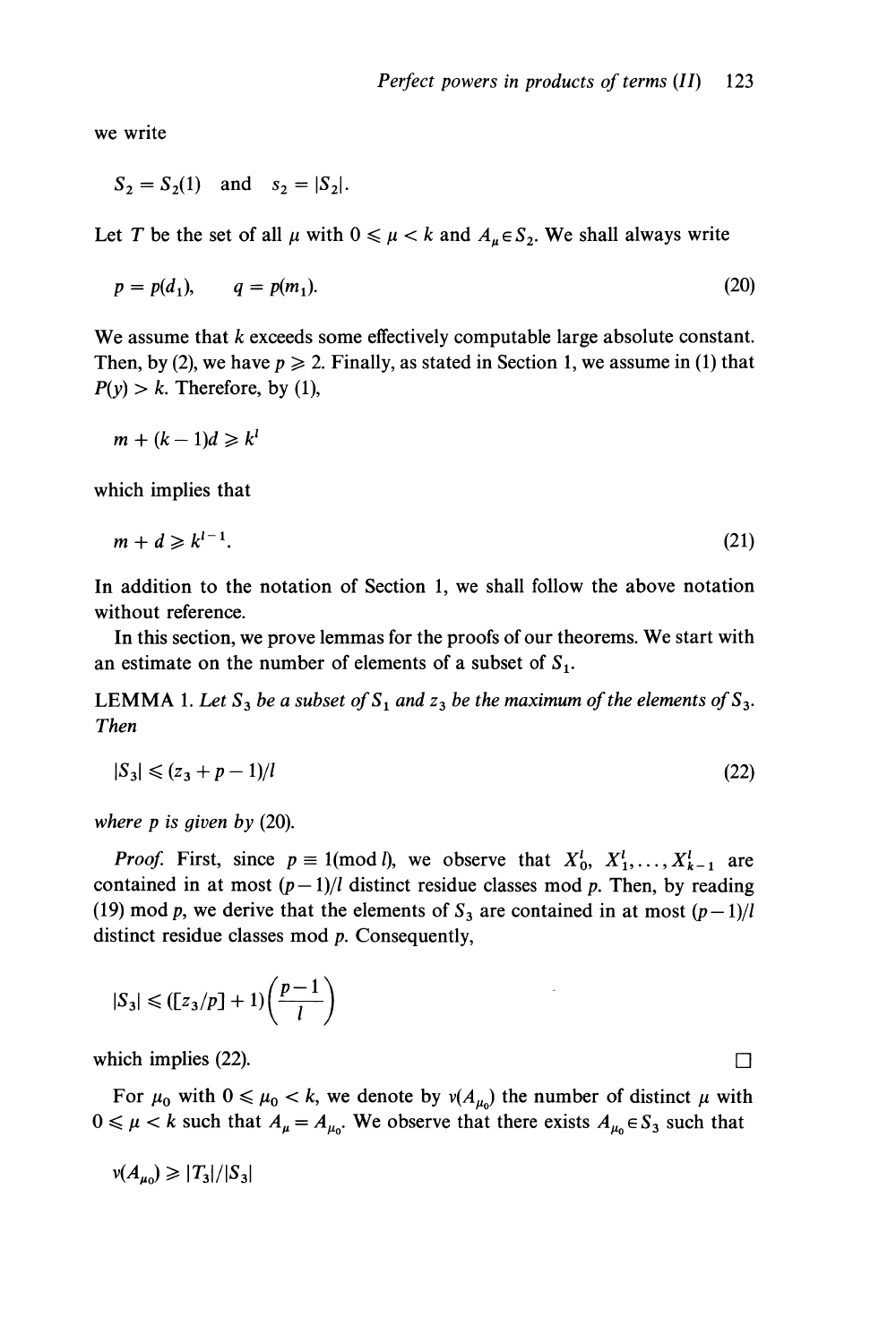where  $T_3$  denotes the set of all  $\mu$  with  $0 \le \mu < k$  and  $A_\mu \in S_3$ . Therefore, Lemma 1 gives a lower bound for  $v(A_{\mu_0})$ . On the other hand, we prove

**LEMMA** 2. Suppose that (1) with  $l \geq 3$  is satisfied. Then

$$
\nu(A_{\mu_0}) \leqslant 2^{\omega(d_1)} \left( \left[ \frac{k}{A_{\mu_0} l} \right] + 1 \right) \tag{23}
$$

for every  $\mu_0$  with  $0 \le \mu_0 < k$ .

*Proof.* For every  $\mu_1$  with  $0 \le \mu_1 < k$  and  $A_{\mu_1} = A_{\mu_0}$ , it suffices to show that the number of  $\mu$  with  $0 \le \mu < k$ ,  $A_{\mu} = A_{\mu_1}$  and  $0 \le \mu - \mu_1 < A_{\mu_1}$  is at most  $2^{\omega(d_1)}$ . Let  $\mu$  satisfy  $0 < \mu - \mu_1 < A_{\mu_1}l$  and  $A_{\mu} = A_{\mu_1}l$ . Then, we derive from (19) and  $gcd(m, d) = 1$  that

$$
\left(\frac{\mu-\mu_1}{A_{\mu_1}}\right)d = (X_{\mu} - X_{\mu_1})\left(\frac{X_{\mu}^l - X_{\mu_1}^l}{X_{\mu} - X_{\mu_1}}\right)
$$

where  $(\mu - \mu_1)/A_{\mu_1}$  is a positive integer  $\langle l.$  For  $\mu \neq \nu$ , we put

$$
X_{\mu,\nu} = \frac{X_{\mu}^l - X_{\nu}^l}{X_{\mu} - X_{\nu}}, \qquad X_{\mu,\nu}' = X_{\mu,\nu}l^{-\delta}
$$

where  $\delta = 0$  if  $l \nmid d$  and  $\delta = 1$  if  $l \mid d$ . We observe that every prime factor of  $X'_{u,v}$ is  $\equiv 1 \pmod{l}$ . Consequently,  $p(X_{\mu,\mu}) \geq l$  and

$$
\gcd\left(\frac{\mu-\mu_1}{A_{\mu_1}}, X_{\mu,\mu_1}\right)=1
$$

which implies that  $X_{\mu,\mu_1}|d$ . Since  $X'_{\mu,\mu_1} > 1$  is monotonic increasing in  $\mu$  and has  $2^{a_0(d_1)}$  divisors, we conclude that the number of  $\mu$  with  $0 < \mu - \mu_1 < A_{\mu_1}l$  and  $A_{\mu} = A_{\mu_1}$  is less than  $2^{\omega(d_1)}$ .

As an immediate consequence of Lemma 2, we have

**COROLLARY** 2. Let  $\alpha_1 > 0$ . Suppose that (1) with

$$
l \geqslant \alpha_1 k \tag{24}
$$

is satisfied. Then, for every  $A_{\mu_0} \in S_1$ , we have

$$
v(A_{\mu_0}) \leqslant c2^{\omega(d_1)}\tag{25}
$$

for an effectively computable number c depending only on  $\alpha_1$ .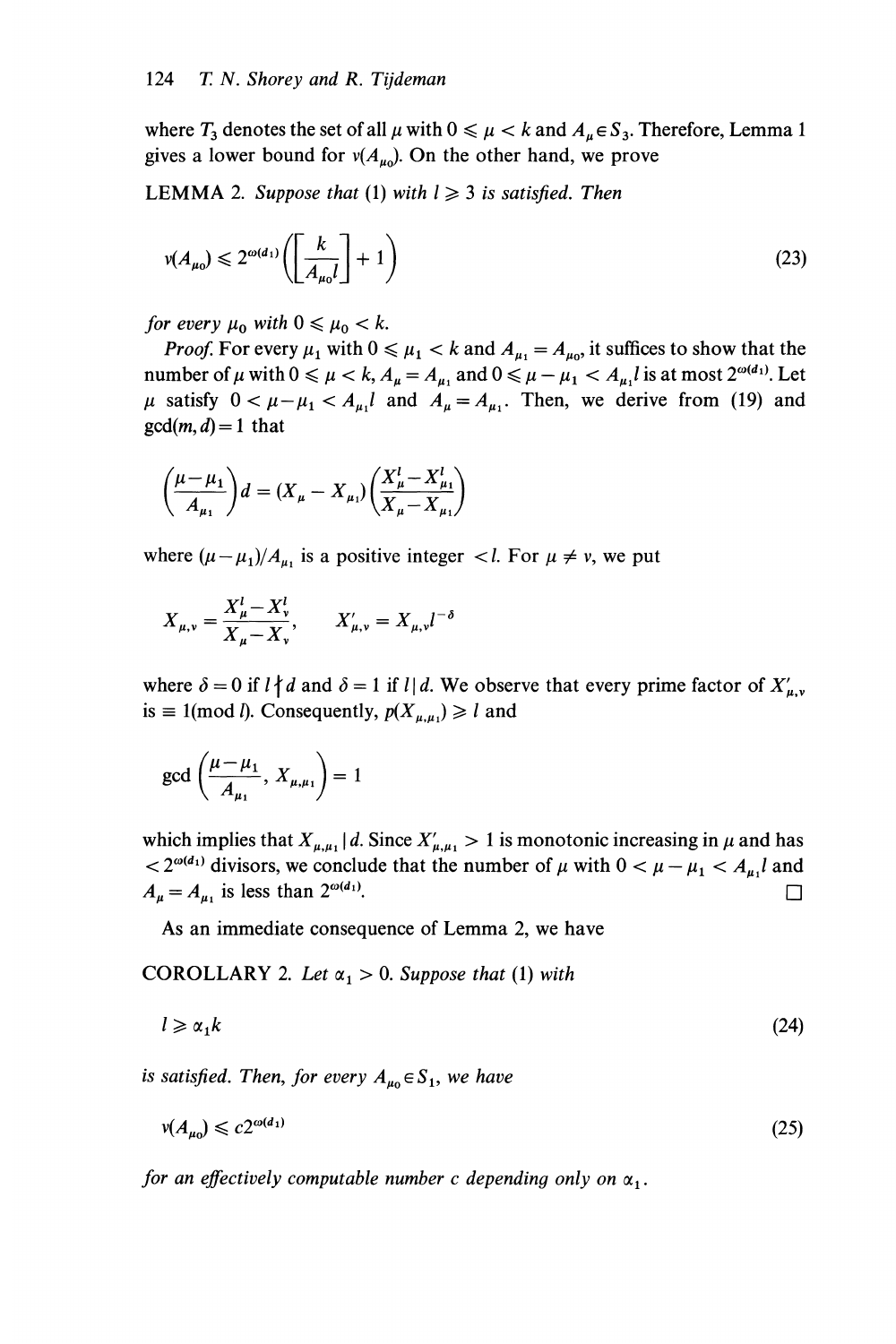For applying Corollary 2, we obtain (24) under certain assumptions in the next three lemmas.

LEMMA 3. Let  $\varepsilon > 0$ . There exists an effectively computable number  $c_1$  depending only on  $\varepsilon$  such that (1) with  $k \geq c_1$  and  $l > 4\omega(d_1) + 2$  implies that

$$
l \geqslant (1 - \varepsilon)k \frac{\log \log k}{\log k}.
$$

This is  $(2.11)$  of [9]. The estimate  $(26)$  is slightly weaker than  $(24)$ . In the next two lemmas, we sharpen (26) to (24) under additional assumptions.

LEMMA 4. Let  $\varepsilon > 0$  and  $\varepsilon_1 > 0$ . Suppose that (1) with  $l > 4\omega(d_1) + 2$  is satisfied. There exists an effectively computable number  $c_2$  depending only on  $\varepsilon$  and  $\varepsilon_1$  such that

$$
l \geqslant c_2 k \tag{27}
$$

or

$$
\varepsilon_1^{-1}\pi(k) < |T| < \varepsilon k. \tag{28}
$$

*Proof.* We may assume that  $0 < \varepsilon < 1/2$ ,  $0 < \varepsilon_1 < 1/2$  and that k exceeds a sufficiently large number depending only on  $\varepsilon$  and  $\varepsilon_1$ . We write  $\theta = 4e^{4\varepsilon_1^{-1}}$ . Further, we observe from  $l > 4\omega(d_1) + 2$  that  $l \ge 7$  and there exists a divisor d' of  $d_1$  satisfying

$$
\omega(d') = 1\tag{29}
$$

and

 $d' \geq d_1^{1/\omega(d_1)} \geq d_1^{4/(l-3)}$ 

which, together with (2.1) of [9], implies that

$$
d' \geqslant C_5 d^{4(1-1/(l-3))/l} \tag{30}
$$

where  $C_5$  is the absolute constant occurring in (2.1) of [9].

First, we assume that

 $|S_2(\theta)| \geq \frac{\varepsilon k}{2}.$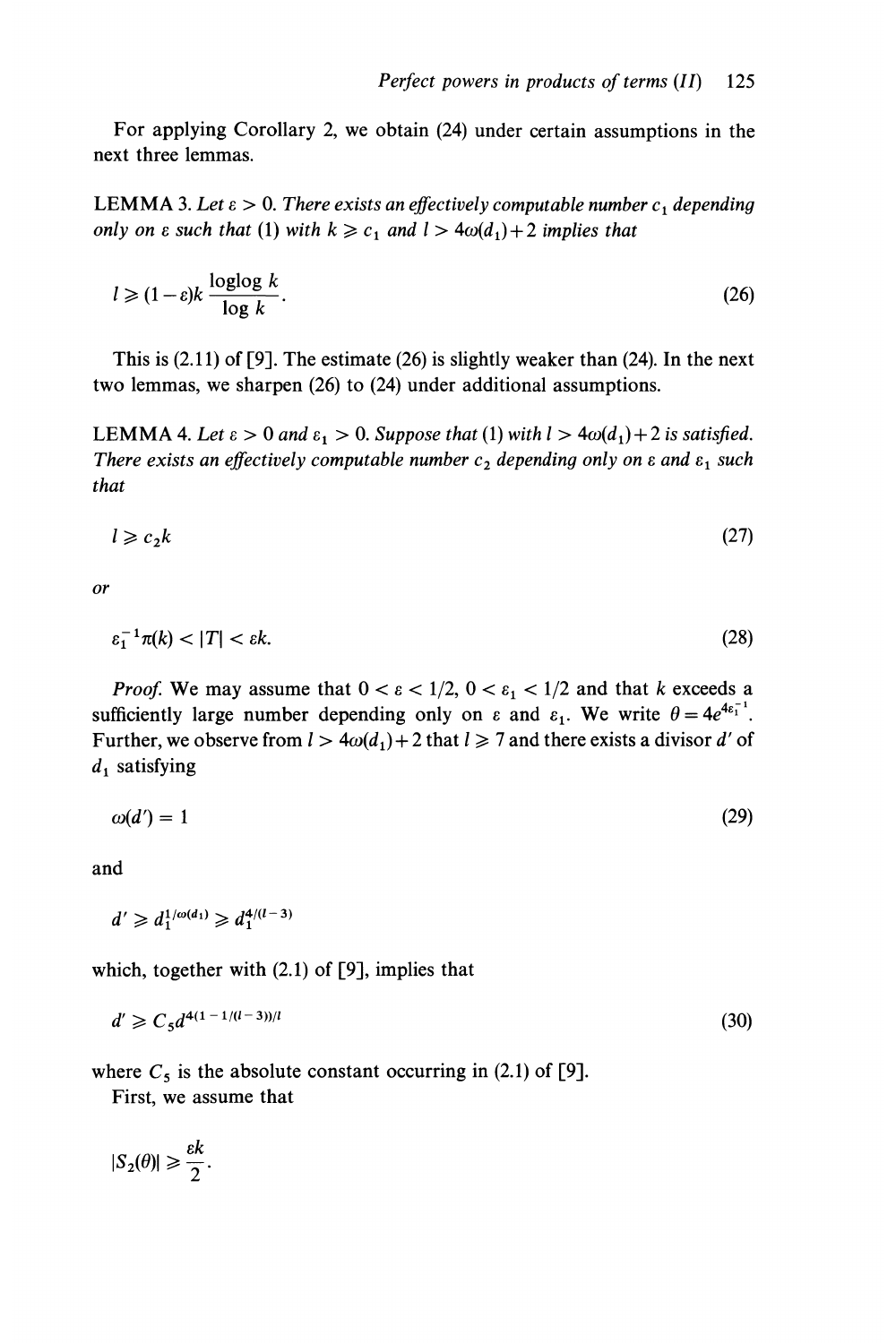For distinct  $A_u \in S_2(\theta)$  and  $A_v \in S_2(\theta)$  with  $\mu > v$ , we observe from (19) that

 $A_u X_u^l - A_v X_v^l = (\mu - v)d$ .

Now, we apply the Sieve-theoretic Lemma 1 of Erdôs [3] to derive that there exist positive integers P, Q and R such that

 $max(P, Q, R) \leq c_3$ ,  $gcd(P, Q) = 1$ 

and

$$
PX_u^l - QX_v^l = Rd =: Nd'
$$

is satisfied by at least  $c_4k$  pairs  $X_{\mu}$ ,  $X_{\nu}$  where  $c_3$ ,  $c_4$  and the subsequent letter  $c_5$ are effectively computable numbers depending only on  $\varepsilon$  and  $\varepsilon_1$ . Further, by (30), (2.7) of [9] and  $l \ge 7$ , we observe that

$$
N\leqslant (d')^{2l/5-1}
$$

Now, we apply Corollary 1(b) of Evertse [5] and (29) to conclude that

$$
c_4k \leqslant c_5l^{\omega(d')} = c_5l.
$$

Thus, we may assume that

$$
|S_2(\theta)| < \frac{\varepsilon k}{2}.\tag{31}
$$

First, we consider the case that  $|T| \geq \varepsilon k$ . Then, we derive from (31) that

$$
|S_1| = |S_2| + |S_1 - S_2| < \frac{\varepsilon k}{2} + (1 - \varepsilon)k = \left(1 - \frac{\varepsilon}{2}\right)k.
$$

Now, we apply Lemma 8 of [9] with  $f(k) = (\varepsilon \log k)/4$  and a divisor d' of d satisfying  $(29)$  and  $(30)$ . In view of  $(30)$  and  $(2.7)$  of  $[9]$ , we see that assumption (4.28) of [9] is satisfied. Hence, we conclude that

$$
l\geqslant (1-\varepsilon)\frac{\varepsilon k}{4}.
$$

Consequently, it remains to consider the case  $|T| \le \varepsilon_1^{-1}\pi(k)$ . Note that  $v(A_\mu) = 1$  if  $A_\mu \ge k$ . We apply Lemma 5 of [9] and Lemma 6 of [9] with  $g = 2\varepsilon_1^{-1}$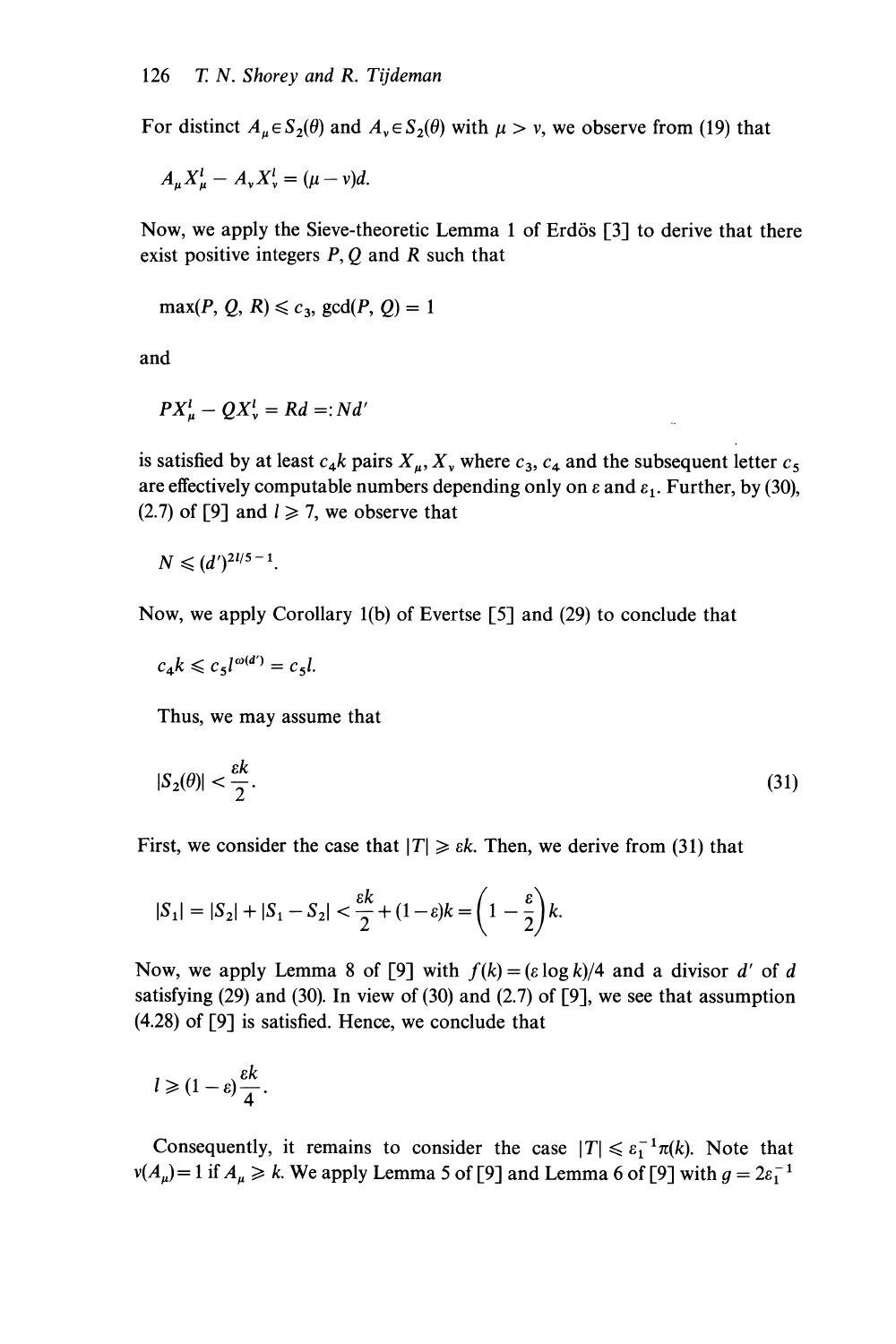and  $\eta = 1/2$  to derive that there exists a subset  $S_4$  of  $S_2(\theta)$  satisfying  $|S_4| \ge k/4$ . Hence, we conclude from (31) that

$$
\frac{k}{4}\leqslant |\mathcal{S}_4|\leqslant |\mathcal{S}_2(\theta)|<\frac{\varepsilon k}{2}
$$

which is not possible. Hence, (27) or (28) is valid.  $\Box$ 

Now, we derive from Lemma 1 and Lemma 4 the following result.

**LEMMA** 5. Suppose that (1) with  $l > 4\omega(d_1) + 2$  is satisfied. There exists an effectively computable absolute constant  $c_6 > 0$  such that, for  $k \geq c_6$ ,

$$
l \geqslant c_6^{-1}k \quad \text{and} \quad |T| \geqslant \frac{k}{32} \tag{32}
$$

or

$$
p(d_1) \geqslant lk/5. \tag{33}
$$

*Proof.* Let  $\varepsilon = 1/32$ . We refer to Lemma 4 with  $\varepsilon = \varepsilon_1 = 1/32$  to conclude that we may assume that  $|T| < \varepsilon k$ . Then, we apply Lemmas 5 and 6 of [9] with  $g = 2\varepsilon \log k$  and  $\eta = 16\varepsilon$  to derive that there exists a subset  $S_5$  of  $S_2(k^{1+4\varepsilon})$ satisfying  $|S_5| \ge 8\varepsilon k$ . Now, we apply Lemma 1 with  $S_3 = S_5$  to derive that

$$
8\epsilon k \leqslant |S_5| \leqslant (k^{1+4\epsilon} + p - 1)/l
$$

which, together with (26), implies (33).  $\Box$ 

In the above lemmas, we have considered (1) under the assumption  $1 > 4\omega(d_1) + 2$ . On the other hand, if  $1 \leq 4\omega(d_1) + 2$ , we show that  $\omega(d_1)$  is so large that (3), (4) and (5) follow immediately.

LEMMA 6. Let  $\varepsilon > 0$ . There exist effectively computable numbers  $c_7$  and  $c_8 > 0$ depending only on  $\varepsilon$  such that (1) with  $k \geq c_7$  and  $l \leq 4\omega(d_1) + 2$  implies that

$$
(\tau(\varepsilon))^{\omega(d_1)} > k^{1+c_8} \quad \text{if } l \geqslant 7 \tag{34}
$$

and

$$
(\tau(\varepsilon))^{\omega(d)} > k^{1+\varepsilon_8} \quad \text{if } l \in \{2, 3, 5\}. \tag{35}
$$

*Proof.* If  $l \le 30$ , then (34) and (35) follow immediately from Corollary 1 of [9]. Thus we may assume  $l > 30$ . Now we apply Lemma 1 of [10]. It is easy to check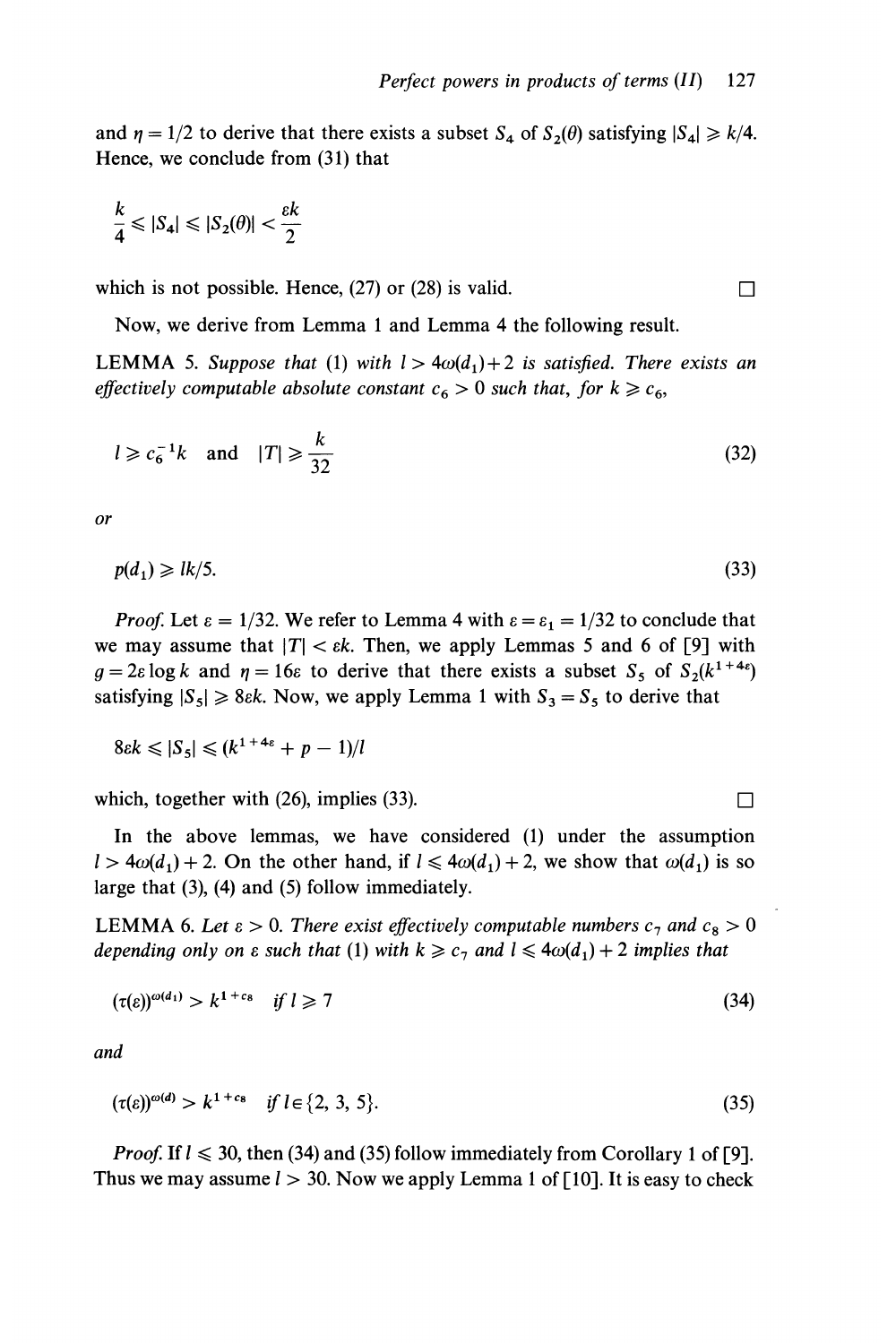that its proof remains valid if the condition that  $m, m+d, \ldots, m+(k-1)d$  are all Ith perfect powers is replaced by condition  $(1)$  of the present paper. Thus inequality  $(13)$  of  $\lceil 10 \rceil$  holds which implies

$$
(\tau(\varepsilon))^{\omega(d_1)} \geqslant 2^{1.5\log k} > k^{1.03}.
$$

In addition to the above lemmas, the proof of Theorem 3 depends on the next three lemmas. We start with a version of Lemma 1 of Erdôs [3]. The proof depends on Brun's Sieve method.

LEMMA 7. Let  $\varepsilon > 0$  and  $x \ge 3$ . For a positive integer r, we write  $E_r(x)$  for a set  $\{a_1 < a_2 < \cdots < a_r\}$  of r positive integers not exceeding x. There exist effectively computable numbers  $x_0$  and  $\beta$  depending only on  $\varepsilon$  such that for  $x \ge x_0$  and  $r \ge \beta x/\log x$ , we can find  $\beta x/4 \log x$  pairs  $a_i$ ,  $a_j$  with  $i > j$  satisfying

 $gcd(a_i, a_i) \geq x^{1-\epsilon}$ .

If  $0 < \beta < 1$ , we can take  $E_r(x)$  the set of all primes not exceeding x to observe that the assertion of Lemma 7 is no more valid.

*Proof.* We may assume that  $0 < \varepsilon < 1$  and  $x_0$  is sufficiently large. Let  $b_1, \ldots, b_s$ be the set of all integers between  $x^{1-\epsilon}$  and x such that every proper divisor of  $b_i$ is less than or equal to  $x^{1-\epsilon}$ . For  $b_i > x^{1-\epsilon/2}$  and a prime p' dividing  $b_i$ ,

 $x^{1-\epsilon/2} < b_i \leqslant p'x^{1-\epsilon}$ 

which implies that  $p' > x^{t/2}$ . Therefore, we apply Brun's Sieve to conclude that

$$
s \leq x^{1-\epsilon/2} + c_{10} \epsilon^{-1} x / \log x \leq 2c_{10} \epsilon^{-1} x / \log x
$$

where  $c_{10}$  is an effectively computable absolute constant. Further, we observe that every integer between  $x^{1-\epsilon}$  and x is divisible by at least one  $b_i$ . For every  $b_i$ with  $1 \le i \le s$ , we take some  $F(b_i) \in E_r(x)$ , if it exists, such that  $F(b_i)$  is divisible by  $b_i$ . We denote by  $E'_r(x)$  the set obtained by deleting from  $E_r(x)$  all  $F(b_i)$  with  $1 \le i \le s$ . Further, we write  $E''_r(x)$  for the set obtained by deleting from  $E'_r(x)$  all the elements  $\leq x^{1-\epsilon}$ . Observe that

 $|E''_r(x)| \ge r - x^{1-\epsilon} - 2c_{10}\epsilon^{-1}x/\log x.$ 

We take  $\beta = 4c_{10}\epsilon^{-1}$ . Then

 $|E''_r(x)| \geq \beta x/(4 \log x).$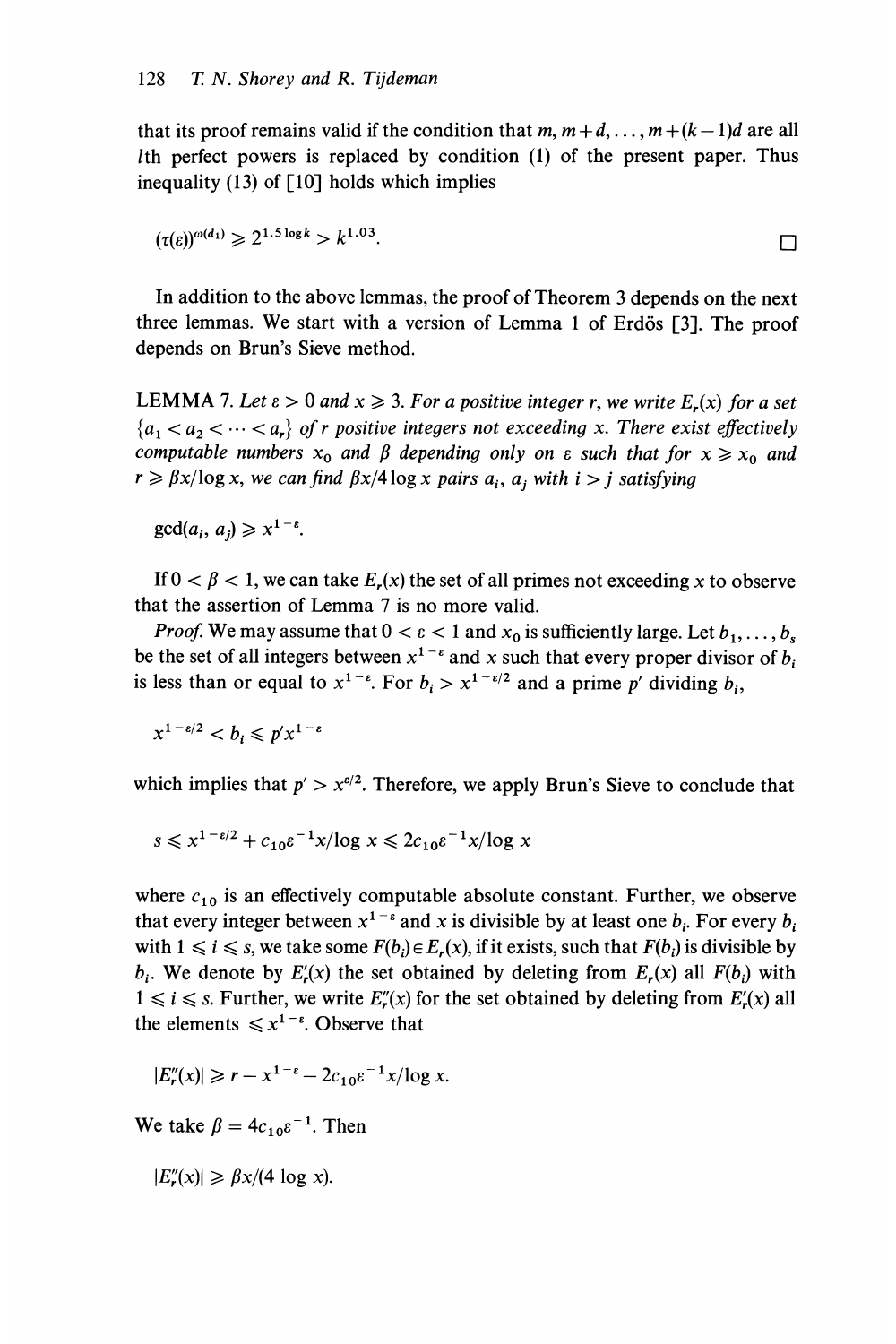For  $y \in E''_r(x)$ , there exists an i with  $1 \le i \le s$  such that y is divisible by  $b_i$  and hence,

$$
\gcd(y, F(b_i)) \geq b_i > x^{1-\epsilon}.
$$

Now, we derive from Lemma 7 another estimate for  $v(A_{\mu_0})$  which does not depend on  $\omega(d_1)$  and which includes Corollary 2 of [10]. Compare this estimate with (23) and (25). The proof depends on (2), (16) and a theorem of Evertse [5].

**LEMMA** 8. Suppose that (1) with  $l \geq 3$  is satisfied. Further, assume that  $m_1 = 1$ . There exist effectively computable absolute constants  $c_{11}$  and  $c_{12}$  such that for  $k \geq c_{11}$ , we have

$$
v(A_{u0}) \leqslant c_{12} k / \log k \tag{36}
$$

for every  $A_{\mu_0} \in S_1$ .

*Proof.* Let  $\varepsilon = 1/8$ . We may assume that  $c_{11}$  is sufficiently large. We put

 $t = \lceil \beta k / \log k \rceil$ 

where  $\beta$  is the constant appearing in Lemma 7 and we assume that there exist  $0 \leq \mu_0 < \mu_1 < \cdots < \mu_t < k$  satisfying

$$
A_{\mu_0} = A_{\mu_1} = \dots = A_{\mu_t} \tag{37}
$$

which, by (19),  $gcd(m, d) = 1$  and (21), implies that  $A_{\mu_i} < k$  and  $X_{\mu_i} > 1$  for  $0 < i \leq t$ . For  $i > j$ , we observe again from (19) and (37) that

$$
(\mu_j - \mu_i)m = A_{\mu_0}(\mu_j X_{\mu_i}^l - \mu_i X_{\mu_i}^l).
$$

By Lemma 7, there are at least  $[t/5]$  pairs  $\mu_i$ ,  $\mu_j$  with  $i > j$  satisfying

 $gcd(\mu_i, \mu_i) \geq k^{1-\epsilon}.$ 

Therefore, there exist integers  $P_1 > 0$ ,  $Q_1 > 0$  and  $R_1 \neq 0$  satisfying

$$
\max(P_1, Q_1, |R_1|) \le k^{\varepsilon}, \quad \gcd(P_1, Q_1) = 1
$$

and

$$
A_{\mu 0}(P_1 X_{\mu i}^l - Q_1 X_{\mu j}^l) = R_1 m \tag{38}
$$

is satisfied by at least  $k^{1-4\varepsilon}$  pairs  $X_{\mu_i}$ ,  $X_{\mu_j}$  with  $i > j$ .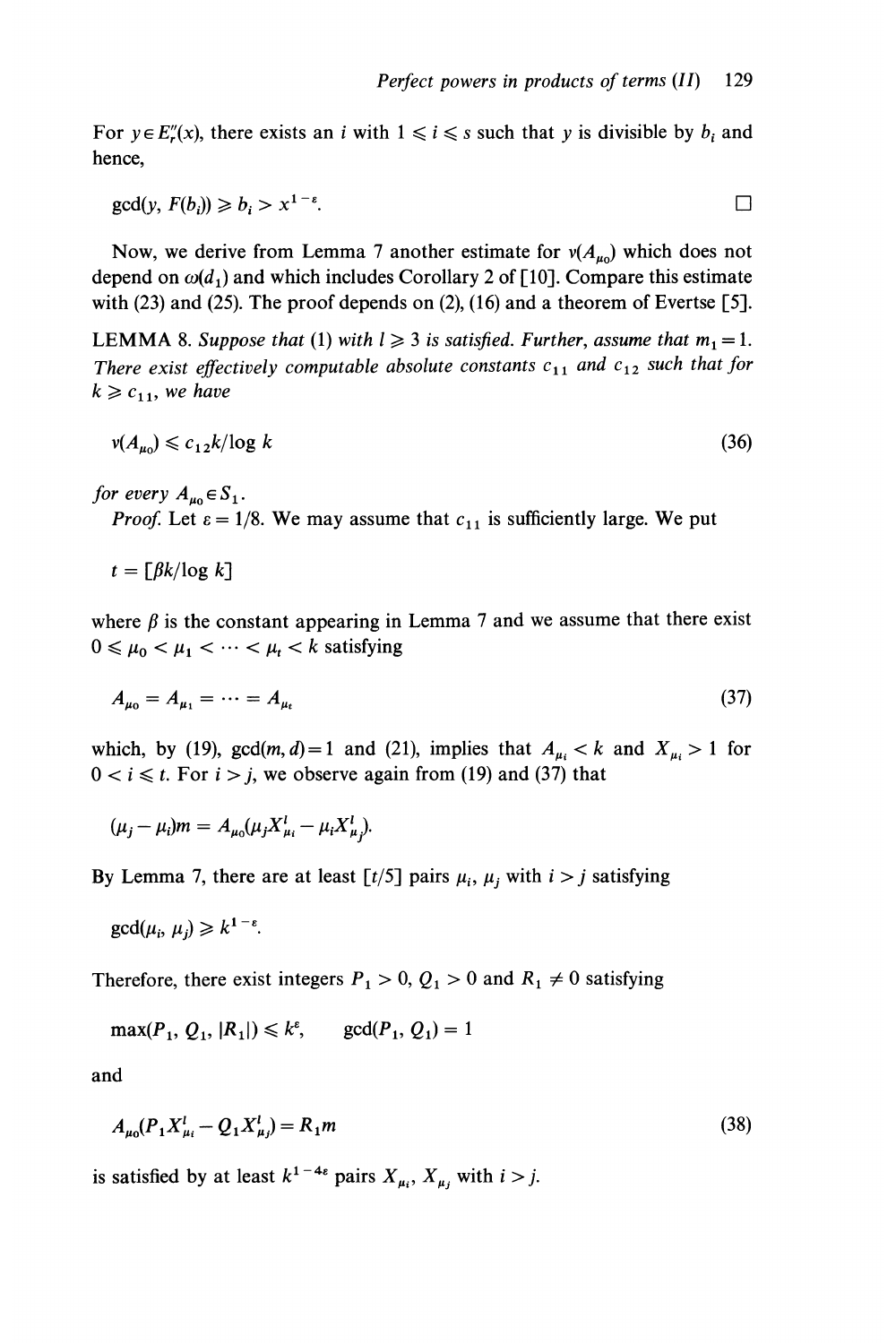Further, we derive from (16) and (2) that there exist effectively computable absolute constants  $c_{13} \ge 8$  and  $c_{14} > 0$  such that  $l \le c_{13}$  or

 $log m \ge (log d)/2 \ge c_{14} (log k log log k)/log log log k$ .

First, we suppose that  $l > c_{13}$ . Then, we apply Theorem 2 of Evertse [5] with  $z = R_1$  and  $d = m$  to (38). Using that  $m_1 = 1$ , we obtain

$$
k^{1-4\epsilon} \le R(l, m) + 2 \le l+2.
$$

Then, if  $l | gcd(A_{\mu_0}, m)$ , we see from (19), (37) and  $gcd(m, d) = 1$  that  $l | \mu_i$  for  $0 \le i \le t$  which implies that  $k > l_t > k^{2-5\varepsilon}$ . Thus  $l | \gcd(A_{\mu_0}, m)$ . Let  $X_{\mu_i}$ ,  $X_{\mu_i}$ and  $X_{\mu_i}$ ,  $X_{\mu_i}$  be distinct pairs satisfying (38). Now, we see from (38) that

$$
l^{\text{ord}_l(m)}|(X^l_{\mu_{i_1}}X^l_{\mu_{j_2}}-X^l_{\mu_{i_2}}X^l_{\mu_{j_1}})
$$

which implies that

$$
|X_{\mu_{i_1}} X_{\mu_{j_2}} - X_{\mu_{i_2}} X_{\mu_{j_1}}| \geq l^{\text{ord}_l(m)-1}.
$$

Further, we put

$$
\Delta = (m + \mu_{i_1}d)(m + \mu_{j_2}d) - (m + \mu_{i_2}d)(m + \mu_{j_1}d).
$$

Then

$$
|\Delta| \geq l^{\mathrm{ord}_l(m)}(m+d)^{2(l-1)/l}
$$

and

$$
|\Delta| \leqslant 2kd(m+(k-1)d) < 2k^2d(m+d).
$$

Consequently, we derive that

 $l^{\text{ord}_{l}(m)} < 2k^2d^{2/l} \leq m^{1/2}.$ 

since  $l \geq 9$ . Now, we observe that

$$
R'_1 = R_1 l^{\mathrm{ord}_i(m)}, \qquad m' = m/l^{\mathrm{ord}_i(m)}
$$

satisfy  $0 < |R'_1| < m^{3/4}$  and  $m' \ge m^{1/2}$  which imply that

$$
(m')^{(2l/5)-1} > m > |R'_1|.
$$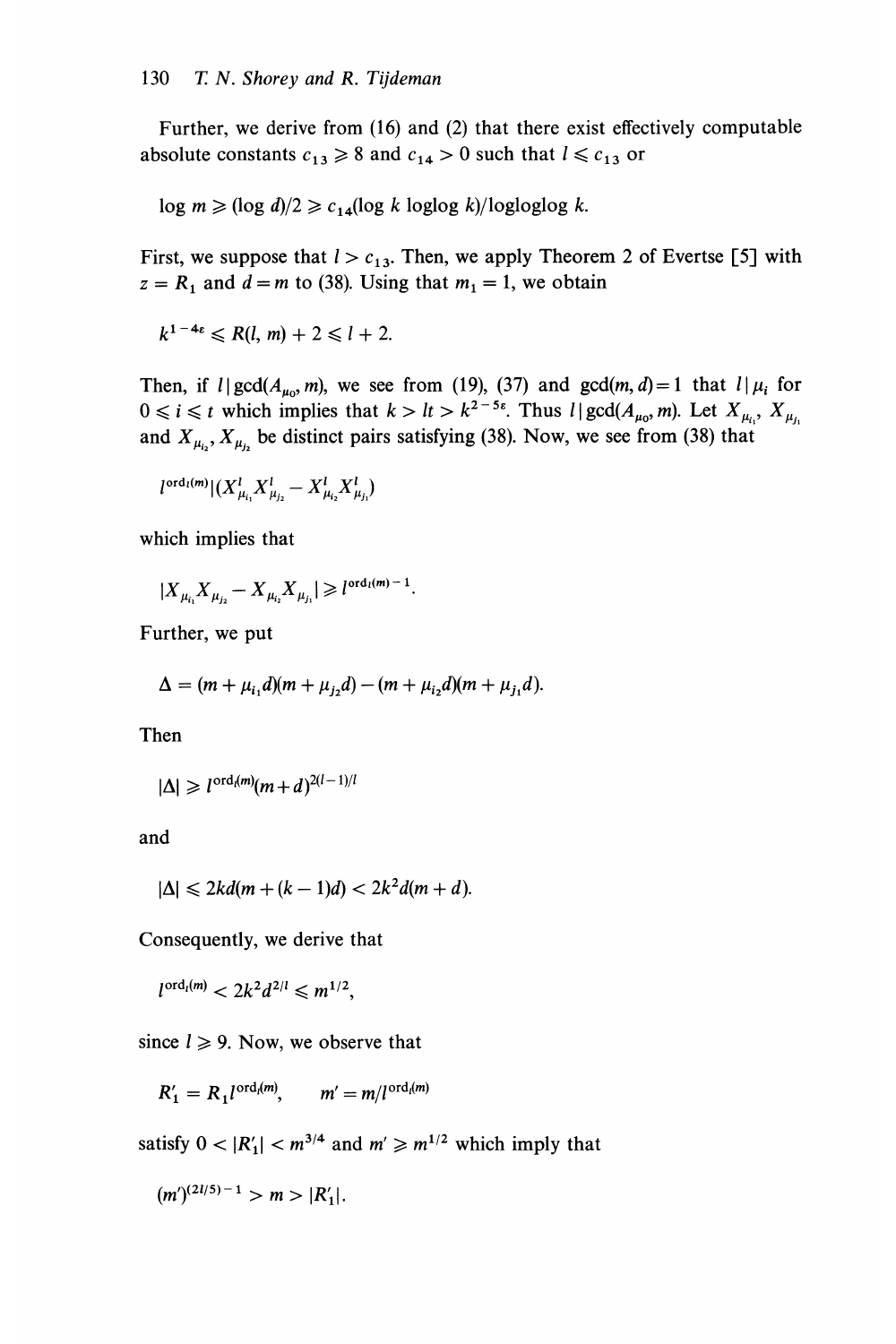Hence, we apply again Theorem 2 of Evertse [5] with  $z = R'_1$  and  $d = m'$  to (38) for concluding that  $k^{1-4\varepsilon} \le R(l, m') + 2 = 3$ , since  $m_1 = 1$  and  $gcd(m', l) = 1$ . If  $l \leq c_{13}$ , we apply Theorem 1 of Evertse [5]. Again using  $m_1 = 1$ , we obtain

$$
k^{1-4\varepsilon} \leq 2R(l, |R_1|m) + 6 \leq 2lR(l, |R_1|) + 6
$$
  

$$
\leq 2l^{\omega(R_1)+1} + 6 \leq c_{13}^{2\varepsilon} \log k / \log \log k
$$

which is not possible if  $c_{11}$  is sufficiently large.

Finally, we apply Lemma 8 and Lemma 1 to conclude the following result.

**LEMMA** 9. Suppose that (1) is satisfied. Further, assume that  $l > 4\omega(d_1) + 2$  and  $m_1 = 1$ . There exist effectively computable absolute constants  $c_{15}$  and  $c_{16} > 0$ such that for  $k \ge c_{15}$ , we have

$$
p(d_1) \geqslant c_{16}l \log k. \tag{39}
$$

*Proof.* Let  $\varepsilon = 1/32$  and we may assume that  $c_{15}$  is sufficiently large. First, we consider the case that  $|T| \ge \varepsilon k$ . Then, we apply Lemma 1 with  $S_3 = S_2$  and (36) to derive that

$$
\varepsilon k \leqslant |T| \leqslant c_{12} \frac{k}{\log k} \left( \frac{k+p-1}{l} \right)
$$

which, together with (26), implies (39). If  $|T| < \varepsilon k$ , we apply Lemma 5 to derive  $(33)$ .

### Section 3. Proof of Theorem 1

Let  $\varepsilon_1 = \varepsilon/30$  and suppose that  $C_2$  is sufficiently large. In view of (2.12) of [9], we may suppose that  $l \leq 4\omega(d_1)+2$ . Then, we apply Lemma 6 to derive that

 $\omega(d_1) \geq \eta'(\varepsilon_1) \log k$ .

Consequently, we obtain by prime number theory

 $\log d_1 \geq \sum_{p \leq (1-\varepsilon_1)\eta'(\varepsilon_1)\log k \log \log k} \log p \geq (1-\varepsilon_1)^2 \eta'(\varepsilon_1) \log k \log \log k$ 

which implies (3).  $\Box$ 

PROOF OF THEOREM 2. We may suppose that  $C_3 > c_7$  is sufficiently large. Then, by Lemma 6 and  $p > l$ , we may assume that  $l \geq 4\omega(d_1) + 3 \geq 7$ . Now, by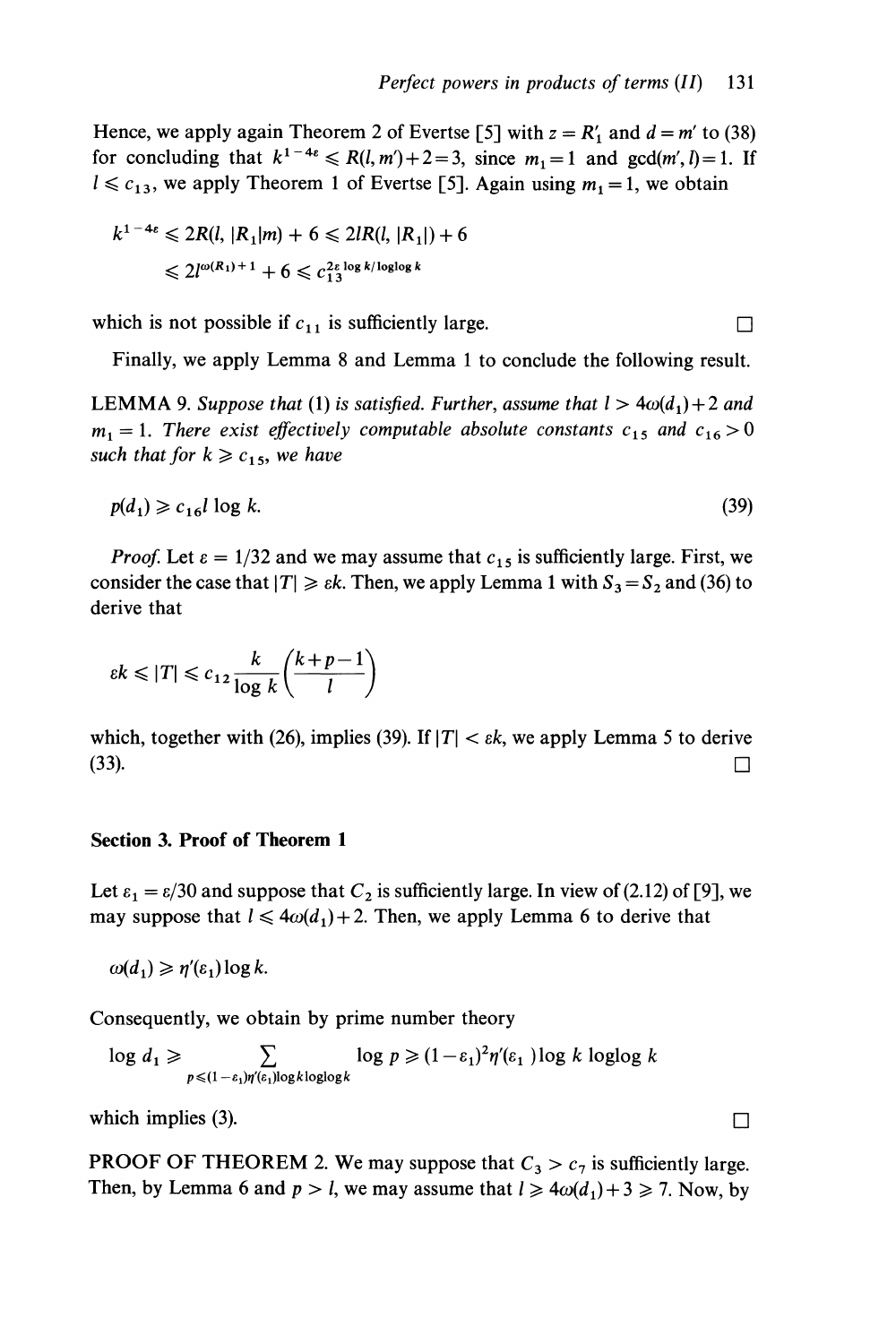Lemma 5, we may suppose (32). Then, we apply Corollary 2 to conclude that for every  $A_{\mu_0} \in S_1$ ,

$$
v(A_{\mu_0}) \leqslant c_{17} 2^{\omega(d_1)} \tag{40}
$$

where  $c_{17}$  is an effectively computable absolute constant.

We obtain from (32) and (40) that

$$
|S_2| \ge [k(32c_{17}2^{\omega(d_1)})^{-1}] \ge 2c_6,\tag{41}
$$

where we may suppose the right-hand inequality of (41), otherwise (4) follows immediately from  $p > l$ . Finally, we apply Lemma 1 with  $S_3 = S_2$  to obtain

$$
|S_2| \leqslant \frac{k+p-1}{l}
$$

which, together with (41) and (32), implies (4).

**PROOF OF COROLLARY 1. We may assume that**  $C_5$  **is sufficiently large. For** the proof of (6) and (7), we apply Theorem 2 to assume that

$$
(\tau(\varepsilon))^{\omega(d_1)} \ge k(\log k)^{-2} \quad \text{if } l \ge 7 \tag{42}
$$

and

$$
(\tau(\varepsilon))^{\omega(d)} \ge k(\log k)^{-2} \quad \text{if } l \in \{2, 3, 5\}. \tag{43}
$$

Now, we apply Brun-Titchmarsh Theorem to derive (6) from (42). Further, we apply Prime Number Theorem to obtain (7) from (43).

Now, we turn to the proof of (8) and (9). In view of Lemma 6, we may assume that  $l > 4\omega(d_1) + 2$ . Now, by (26), it suffices to show that

$$
Q(d_1) \geq l k^{1-\epsilon} \quad \text{if } l \geq 7 \tag{44}
$$

and

$$
Q(d) \geq l k^{1-\epsilon} \quad \text{if } l \in \{2, 3, 5\}. \tag{45}
$$

For this, we refer to Theorem 2 to assume that

 $(\tau(\varepsilon))^{\omega(d_1)} \geq k^{\varepsilon/2}$  if  $l \geq 7$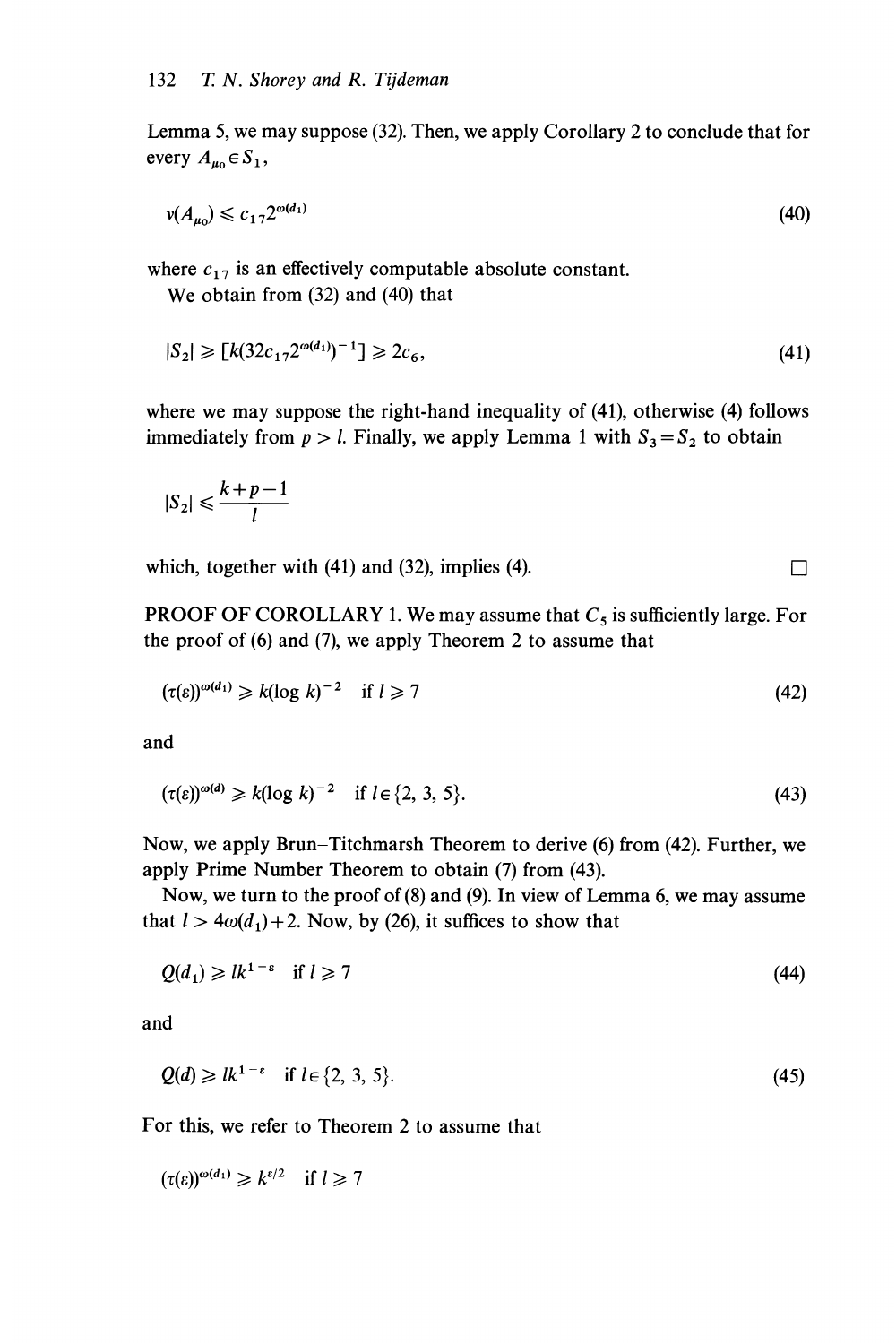and

 $(\tau(\varepsilon))^{\omega(d)} \geq k^{\varepsilon/2}$  if  $l \in \{2, 3, 5\}$ 

which imply (44) and (45).  $\Box$ 

PROOF OF THEOREM 3. (a) We apply Lemma 5 to assume (32) which implies that  $p > l \geq c_6^{-1}k$ . This confirms (12) with  $C_6 = c_6^{-1}$ .

(b) We may assume that  $k$  exceeds a sufficiently large effectively computable absolute constant, otherwise (13) follows from  $p > l$ . Then, we apply Lemma 9 to assume that  $m_1 > 1$ . By reading (19) mod q, we have

 $\mu d \equiv A_{\mu} X_{\mu}^{l}(\text{mod } q)$  for  $0 \le \mu < k$ .<br>Since  $q \equiv 1(\text{mod } l)$  is a prime number, we see that  $X_{0}^{l}, X_{1}^{l},..., X_{k-1}^{l}$  are contained in at most  $(q-1)/l$  residue classes mod q. Let  $A_{u_0} \in S_1$  and let  $X \text{ (mod } q)$ be a residue class mod q. Let  $0 \le \mu_0 < \mu_1 \cdots < \mu_{s-1} < k$  satisfy  $A_{\mu_0} = A_{\mu_1} = \cdots =$  $A_{\mu_{s-1}}$  and

$$
\mu_i d \equiv A_{\mu i} X \pmod{q}, 0 \leq i < s.
$$

Then, since  $gcd(m, d) = 1$ ,

$$
s \leqslant \left[\frac{k}{q}\right] + 1.
$$

Consequently,

$$
\nu(A_{\mu_0}) \leqslant \left(\left[\frac{k}{q}\right] + 1\right)\left(\frac{q-1}{l}\right) \leqslant \frac{k+q-1}{l} \tag{46}
$$

for every  $A_{\mu_0} \in S_1$ .

Let  $\varepsilon = 1/32$ . If  $|T| < \varepsilon k$ , we apply Lemma 5 to derive (33). Thus, we may suppose that  $|T| \geq \varepsilon k$ . Then, we apply (46) and Lemma 1 with  $S_3 = S_2$  to derive that

$$
\varepsilon k \leqslant |T| \leqslant \left(\frac{k+q-1}{l}\right)\left(\frac{k+p-1}{l}\right)
$$

which, together with (26), implies either (13) or (14).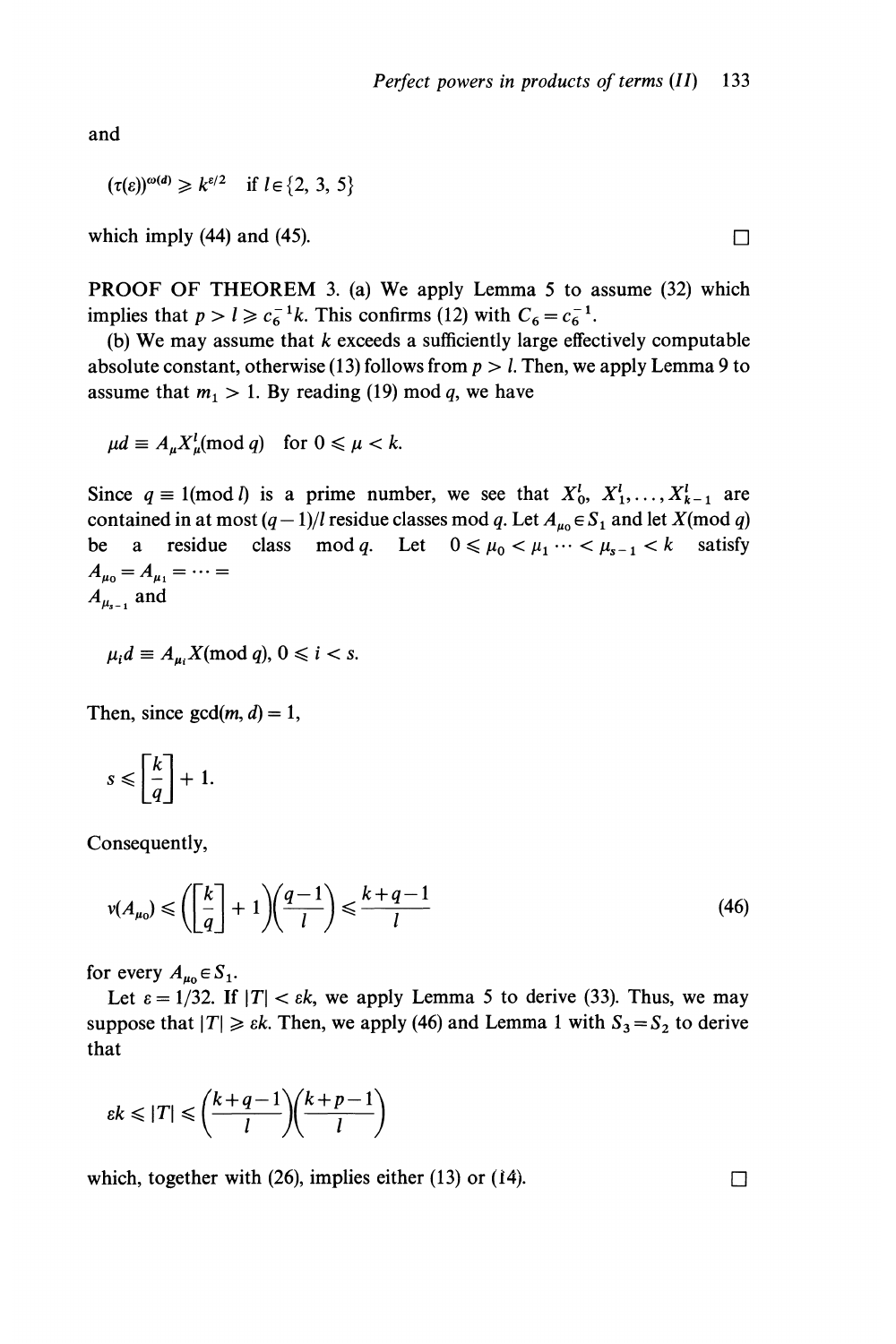**PROOF OF THEOREM 4.** (a) We may assume  $0 < \varepsilon < \frac{1}{3}$  and that  $C_{12}$  is sufficiently large. Let  $0 \leq \mu_0 < k$  satisfy

$$
P = P(m + \mu_0 d) = \min_{0 \le \mu < k} P(m + \mu d) < k^{1/3 - \varepsilon}.
$$

Now, we apply an estimate of Yu<sup>[11]</sup> on p-adic linear forms in logarithms, as in the proof of Lemma 9 of [9], to conclude that

$$
\log m \le \log(m + \mu_0 d) \le \sum_{p \le P} \text{ord}_p(m + \mu_0 d) \log p
$$
  

$$
\le \left(\frac{\log l}{l}\right) (\log d) k^{1 - 2\varepsilon} + \sum_{p \le P} 6 \log k
$$

By Corollary 6 of [9], we obtain

$$
\sum_{p\leq P} 6 \log k \leq 6P \log k < k^{1/3} < \left(\frac{\log l}{l}\right) (\log d) k^{1-2\varepsilon},
$$

hence

$$
\log m \leqslant 2\left(\frac{\log l}{l}\right)(\log d)k^{1-2\varepsilon}.
$$

By (26), we can secure that  $\min(k, l) \geq C_{10}$ . The preceding inequality combined with (16) and (26) implies that  $k$  is bounded by an effectively computable number depending only on e.

(b) We may assume that  $C_{13}$  is sufficiently large. We suppose that  $P(m-d) \le k$ . Let  $p_1$  be a prime dividing  $(m-d)$ . If  $p_1 \le \log k$ , we apply an estimate of Yu[11], (16) and (26) as mentioned above, to derive that

$$
\operatorname{ord}_{p_1}(m-d) \leqslant c_{18} \frac{(\log k)^5}{k} \left(\log m\right) \tag{47}
$$

where  $c_{18}$  and the subsequent letters  $c_{19}$ ,  $c_{20}$ ,  $c_{21}$  are effectively computable absolute positive constants. If  $p_1 > \log k$ , we see that

$$
\operatorname{ord}_{p_1}(m-d) \leqslant \max_{1 \leqslant i \leqslant k} \operatorname{ord}_{p_1}(i),\tag{48}
$$

otherwise, by (26),

$$
0 < \text{ord}_{p_1}(m(m+d)\cdots(m+(k-1)d)) \leq c_{19}\frac{k}{p_1} < l
$$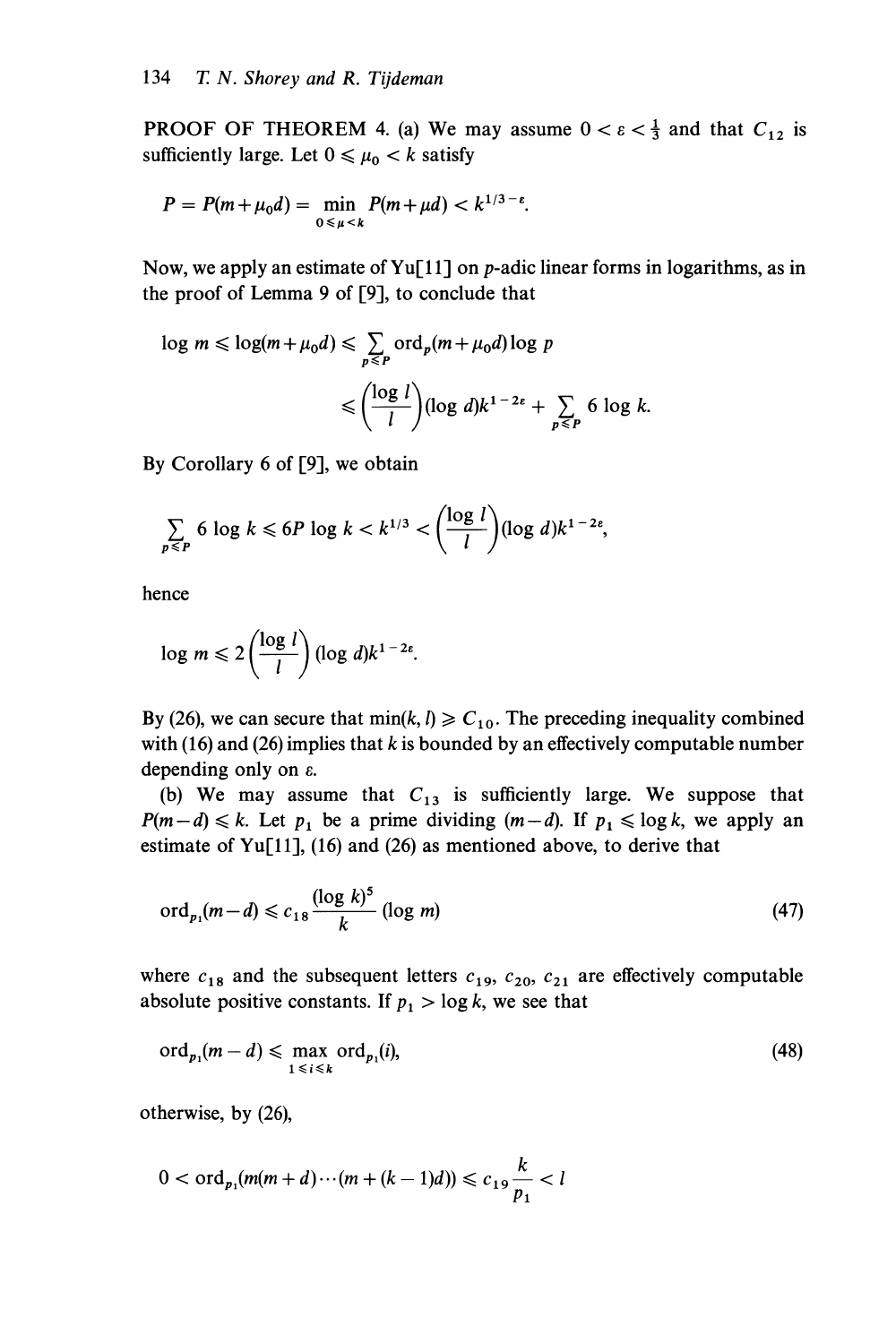which, since  $b = 1$ , is not possible. By (47),

$$
\sum_{\substack{p_1 \leqslant \log k \\ p_1 \mid (m-d)}} \text{ord}_{p_1}(m-d) \log p_1 \leqslant 2c_{18} \frac{(\log k)^6}{k} (\log m).
$$

Further, we observe from (48) that

$$
\sum_{\substack{p_1 > \log k \\ p_1 \mid (m-d)}} \text{ord}_{p_1}(m-d) \log p_1 \leqslant \pi(k) \log k \leqslant 2k,
$$

since  $P(m - d) \le k$ . Consequently,

$$
\log(|m - d|) \leq 2c_{18} \frac{(\log k)^6}{k} (\log m) + 2k. \tag{49}
$$

By Lemma 5 of [9], we can find  $\mu_1$  and  $\mu_2$  with  $0 \le \mu_1 < k$ ,  $0 \le \mu_2 < k$  and  $\mu_1 \neq \mu_2$  such that

$$
A_{\mu_i} \leqslant k^2 \quad \text{for } i = 1, 2.
$$

Further, we observe

$$
(\mu_1 - \mu_2)(m - d) = (\mu_1 + 1)(m + \mu_2 d) - (\mu_2 + 1)(m + \mu_1 d).
$$

Therefore, by (19),

$$
|(\mu_1 - \mu_2)(m - d)| = |(\mu_1 + 1)A_{\mu_2}X_{\mu_2}^l - (\mu_2 + 1)A_{\mu_1}X_{\mu_1}^l|.
$$
 (50)

Now, we apply an estimate of Baker [1] on linear forms in logarithms to the right-hand side of (50) to conclude that

$$
\log(k \mid m - d|) \geqslant \log m - c_{20} (\log k)^2 \left( \frac{\log l}{l} \right) \log(m + (k - 1)d)
$$

which, together with (2.19) of [9], (16) and (26), implies that

$$
\log(k|m-d|) \geqslant \log m - \frac{(\log k)^4}{k} \left(\log m\right) \geqslant (\log m)/2. \tag{51}
$$

Now, we combine (49) and (51) to derive that  $\log m \le 8k$ . Then, we apply (16) and (2.12) of [9] to conclude that  $k \leq c_{21}$  which is not possible if  $C_{13}$  is sufficiently large. This contradiction proves  $(18)$ .